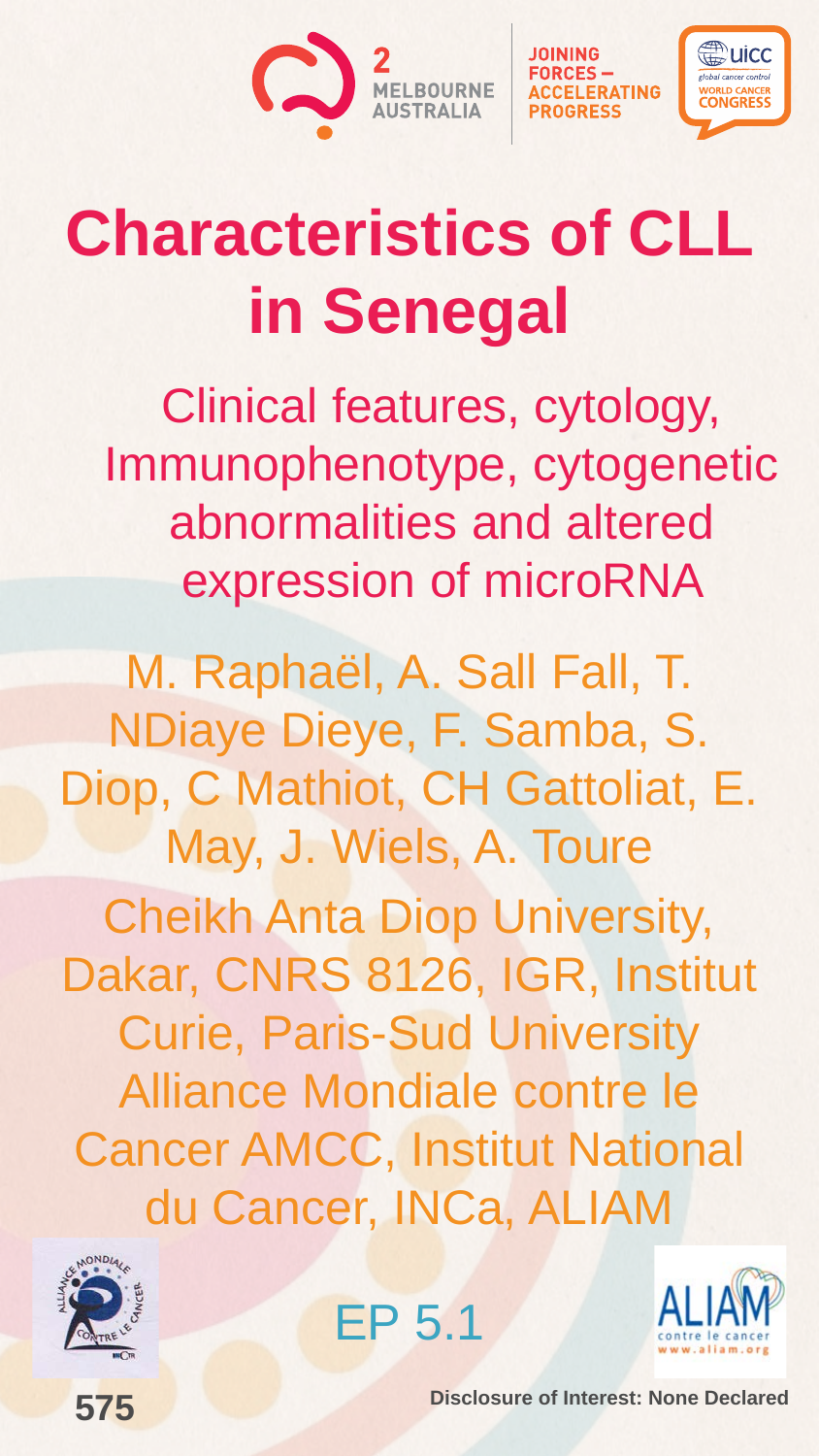## **Characteristics of CLL in Senegal**

Clinical features, cytology, Immunophenotype

- 33 cases, mean age: 62 years, range [47-80]
- High Lymphocytosis: 9-840 G/L
- Clinical Binet Staging: 24 stage C, 4 stage B and 5 stage A





- 30 pts : 4-5/5
- 3 patients: 3/5 atypical CLL



575

## CD38:

- Positive : 26 pts
- Negative : 7 pts
- Worse pronostic factor